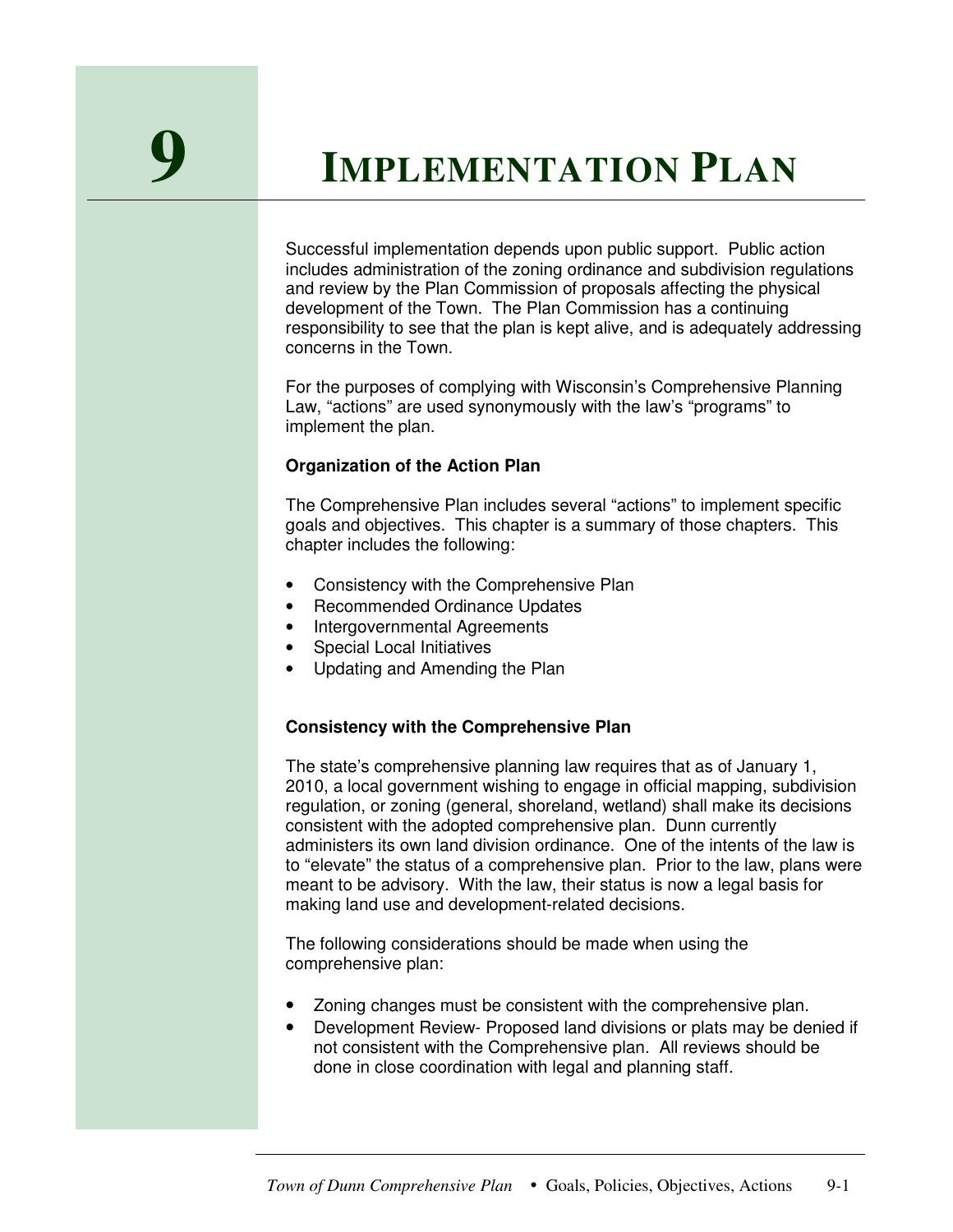# **Recommended Ordinance Updates**

The following ordinance updates are identified to fully implement the recommendations in this plan. Other ordinance updates may be necessary.

• Land Division Ordinance

The Town is scheduled to update its land division ordinance upon completion of the comprehensive plan. The land division ordinance is arguably the most important local tool to implement the recommendations in this plan. Close coordination with legal and planning staff is recommended to codify many of the plan's guidelines and recommendations.

• Zoning Ordinance Update

Dunn should work with the County to promote necessary updates to the zoning code including:

- a) Appropriate Mixed-Use Categories for the Quam Drive Area
- b) Viewshed protection standards
- c) Potential archeological protection standards.
- d) Detailed clustered housing standards.
- Wind Tower Ordinance

The Town should work with the County on the development of standards guiding wind towers that are currently not covered under existing ordinances.

• Dark Skies / Light Pollution Ordinance

The Town may wish to consider a "Dark Skies" ordinance to regulate light spillover and light pollution. This would implement many design objectives found within the plan.

• Historic Preservation Ordinances

Based on the findings of the local historic research, as recommended in the Plan, the Town may wish to adopt a formal Historic Preservation Ordinance to protect key features that are identified. Towns have authority to adopt such an ordinance.

• Erosion Control Ordinance

The town does not currently have an erosion control ordinance.

- Stormwater Management Ordinance
- Other Ordinances Updates to the building code are anticipated. Consider adopting a livestock siting ordinance.

#### **Intergovernmental Agreements**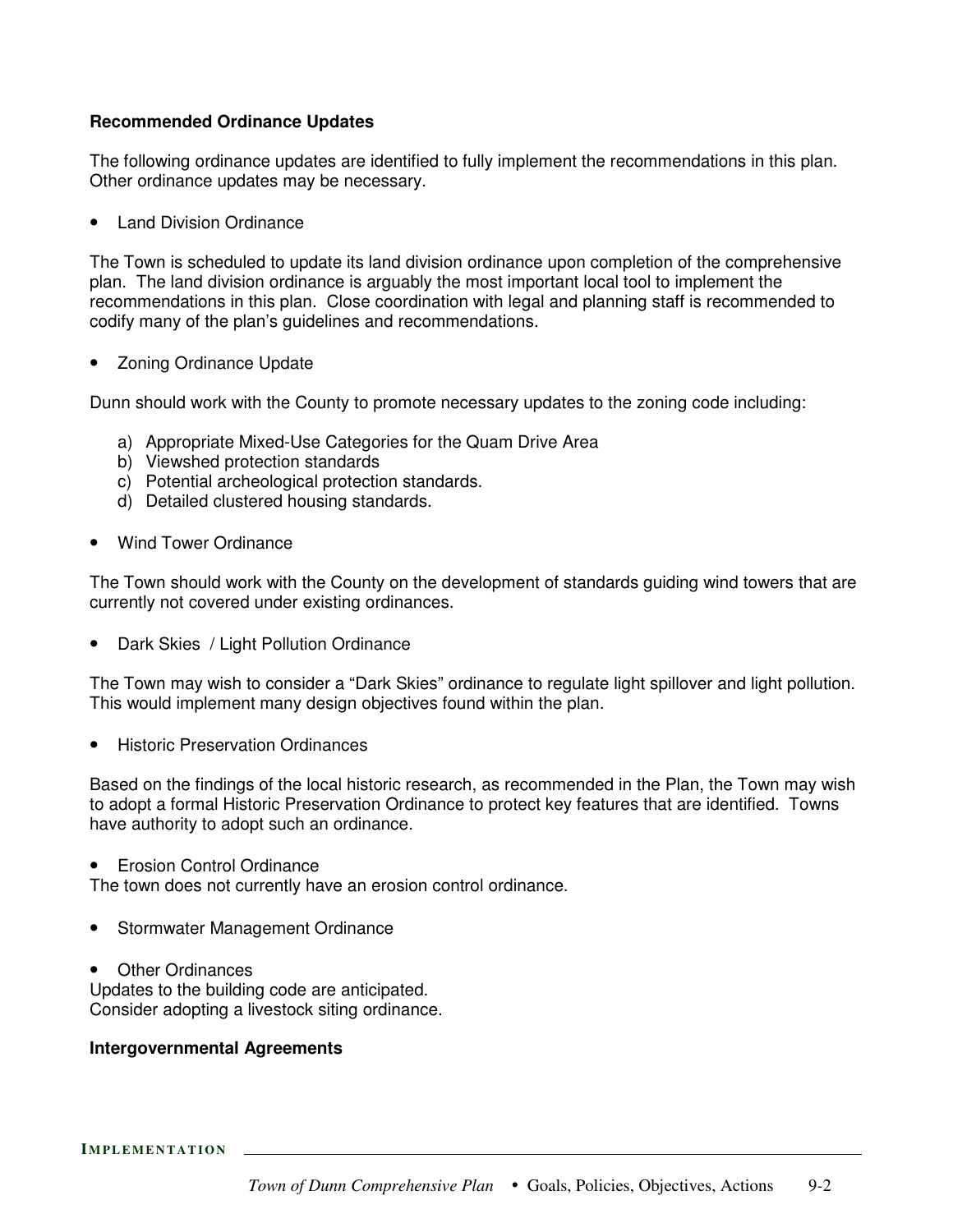The Town of Dunn will continue to pursue intergovernmental agreements, as allowed by state statute, with surrounding communities. This includes City of Madison, City of Fitchburg, City of Stoughton, Village of Oregon, and surrounding Towns.

The following are among the topics that may be considered for any intergovernmental agreements:

- Boundary Changes
- Sanitary Sewer Service Boundaries
- Future Land Use Recommendations
- Consistency with adopted Plans
- Extraterritorial Jurisdiction Provisions
- Joint Economic Development Efforts
- Revenue Sharing
- Road Maintenance and Upgrades
- Shared Services
- Consistent Design Standards
- Intergovernmental Planning Committees
- Length of the agreement.

#### **Special Local Initiatives**

There are several local initiatives that should be considered to implement the plan. These are in addition to the ordinance update and intergovernmental agreements described above. This is a summary of key actions listed elsewhere in the plan.

- Continue to monitor, update, and utilize the PDR program to meet Town objectives. (as discussed on p. 2-18)
- The Town may require deed restrictions, covenants and/or similar notations to be included on certified survey maps and plats. (as discussed on p 2-14)
- Work with the neighbors and property owners of the Quam Drive Conservation Mixed Use Area to create a site plan for the area. (as discussed on p 2-12)
- Research the feasibility of reducing the LSA boundaries (as discussed on p 2-10)
- Monitor the Kegonsa Limited Service Area (LSA) capacity to ensure costly expansions are not necessary. Because Pleasant Springs is planning to increase the number of residences in the LSA, Dunn should carefully monitor this and ensure they are not "cut off" from expanding their LSA in the future, if they so choose. (as discussed on p 2-10)
- Proactively explore the potential rezoning of environmentally sensitive properties as described in the plan. (as discussed on p 2-7)
- Continue to work on a regional TDR (transfer of development rights) program. (as discussed on p 2-18)
- Continue to review and update the multi-year transportation plan. Address the elements of concern detailed in the Transportation Chapter. (as discussed on pages 5-1 through 5-3)
- Formally evaluate the development of an impact fee program. The plan commission, Town staff, legal, and planning staff should prepare this analysis. (as discussed on p 6-1)
- Establish local committees to prepare an inventory of historical and cultural significant properties as recommended in the Plan. (as discussed on p 3-3)

#### **Reviewing the Comprehensive Plan**

**IMPLEME N T ATION**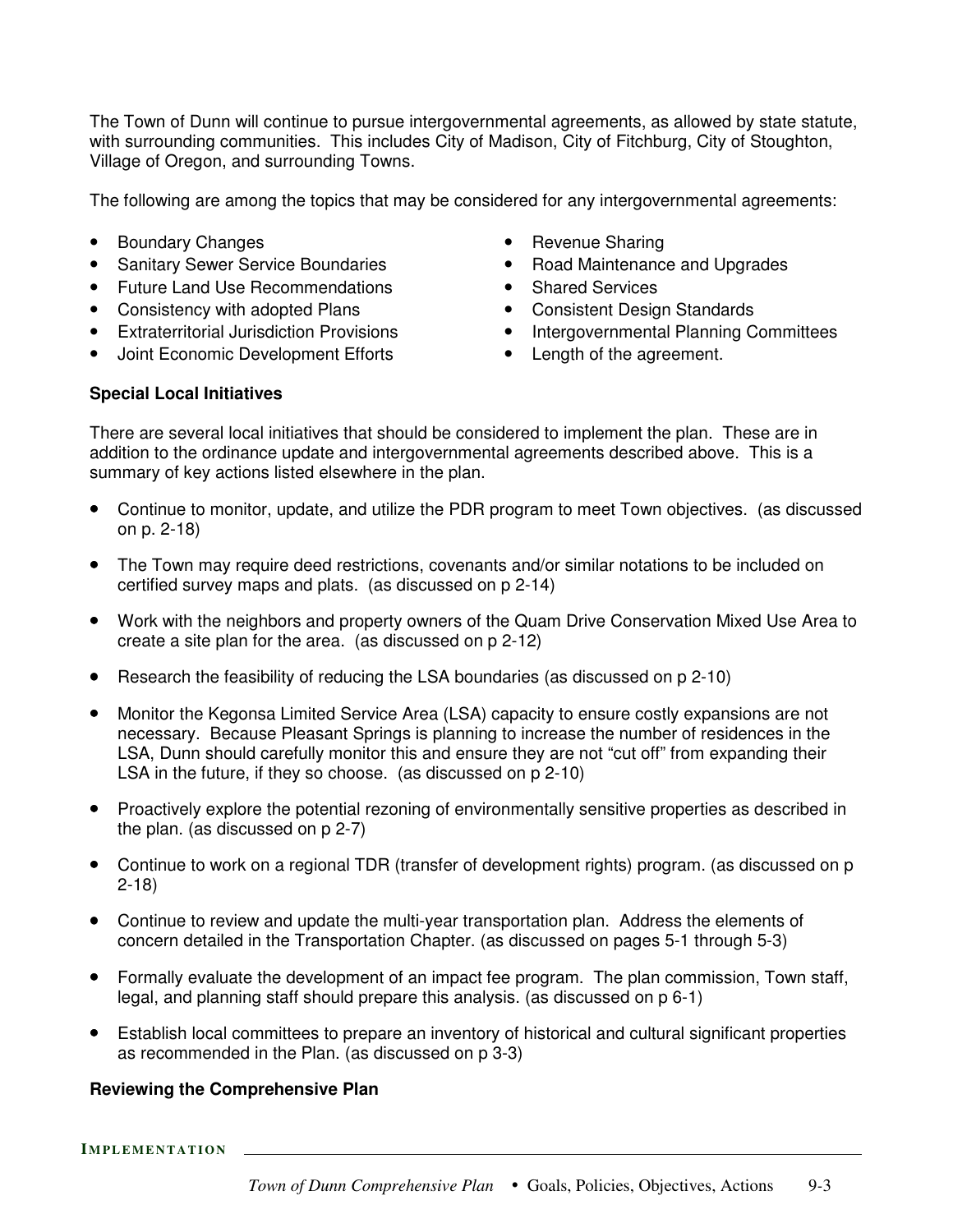Although the Plan is being adopted as a 20 year guide, this document is meant to be a "living document" that may be amended. For this to take place, the Plan Commission or designated steering committee will need to formally review the plan and recommend changes on a regular basis. A formal review may occur every ten years, or as deemed necessary.

#### **Ensuring Consistency among Plan Elements**

It must be realized that a change in one phase of the plan will, in most probability, affect all parts of the plan and therefore, thoughtful consideration should be given to all implications before making a decision. When amending the plan, the criteria described (under 1 and 2, below) should be followed to ensure consistency among all plan elements.

# **Amending the Comprehensive Plan**

The following policies shall be followed to update the Town of Dunn Comprehensive Plan. Examples of amendments to this plan include, but are not limited to, changing the goals or purpose for a plan element, district or land use category; adding or deleting land uses which may be considered within a plan district or land use category; revising the future land use plan map; or adding or deleting policies or actions for a plan district or land use category.

- 1. Plan Amendment Procedure:
	- The Town Board adopts a resolution outlining the procedures that will be undertaken to ensure public participation during every stage of the plan amendment process.
	- The Town Plan Commission will notify all concerned individuals (as identified in the plan) and conduct a public meeting to gather and present information.
	- Following the public meeting, the Plan Commission shall make a recommendation to the Town Board.
	- The recommended plan amendment shall be sent to all adjacent and surrounding jurisdictions as required under Section 66.1001(4), Wisconsin Statutes.
	- The Town Board shall hold a public hearing on the recommendations of the Plan Commission. This public hearing will follow the notification requirements listed under Section 66.1001(4), Wisconsin Statutes.
	- The Town Board shall act on the Plan Commission's recommendation and approve, deny, or amend any proposed change to this Plan by ordinance.
	- The Town will forward any amendment to the County for incorporation into its Comprehensive Plan.
- 2. Consider the following criteria when reviewing changes to the Plan:

**IMPLEME N T ATION**